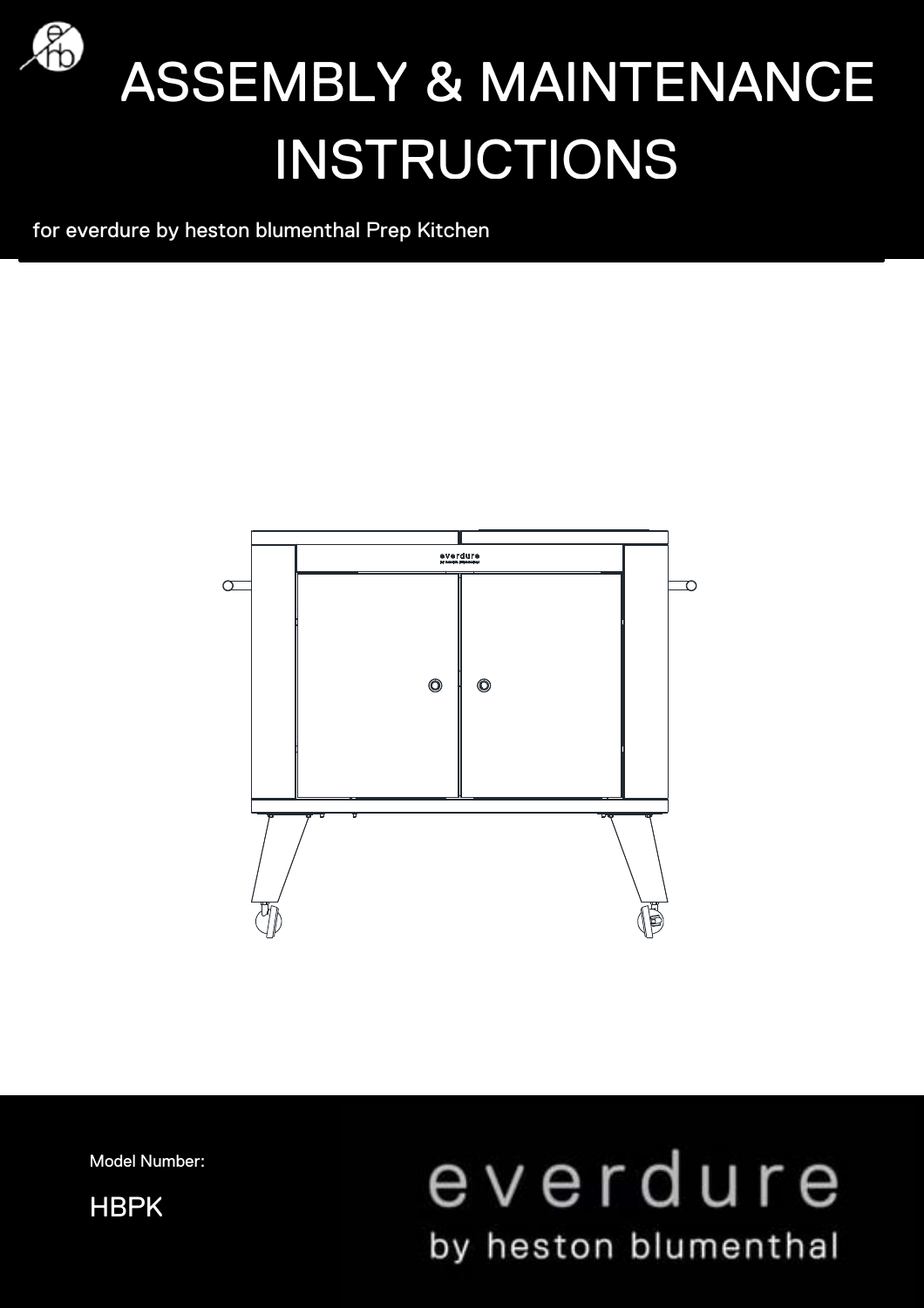## **MAINTENANCE**

|             | <b>Prep Kitchen</b>   |                      |                       |
|-------------|-----------------------|----------------------|-----------------------|
| <b>HBKP</b> | <b>LENGTH</b><br>(in) | <b>WIDTH</b><br>(in) | <b>HEIGHT</b><br>(in) |
|             | 40.2                  | 21.7                 | 35                    |

#### **CLEANING:**

- **1** Using a soft cloth thoroughly wipe down all surfaces with a mild detergent and warm water
- **DO NOT** use scourers or harsh detergents
- **DO NOT** put cutting boards or wooden lids in the dishwasher
- **DO NOT** put seasoning boxes in a microwave or oven to reheat food

#### **STORAGE:**

When the prep kitchen is not in use, it can be stored outdoors, but **MUST** be under cover and covered (preferably with a purpose made cover HBPKCOVERL) out of the weather ensuring the cutting surfaces are clean before storing away.

**NOTE:** These instructions are also available at www.everdurebyheston.com/international

#### **PACKAGING:**

 $\sqrt{\phantom{a}}$  Remove all external packaging and remove the Prep Kitchen from the packaging before use

 $\bigwedge$  Removal all internal cartons and packaging from within the Prep Kitchen assembly



Recycle as per local government laws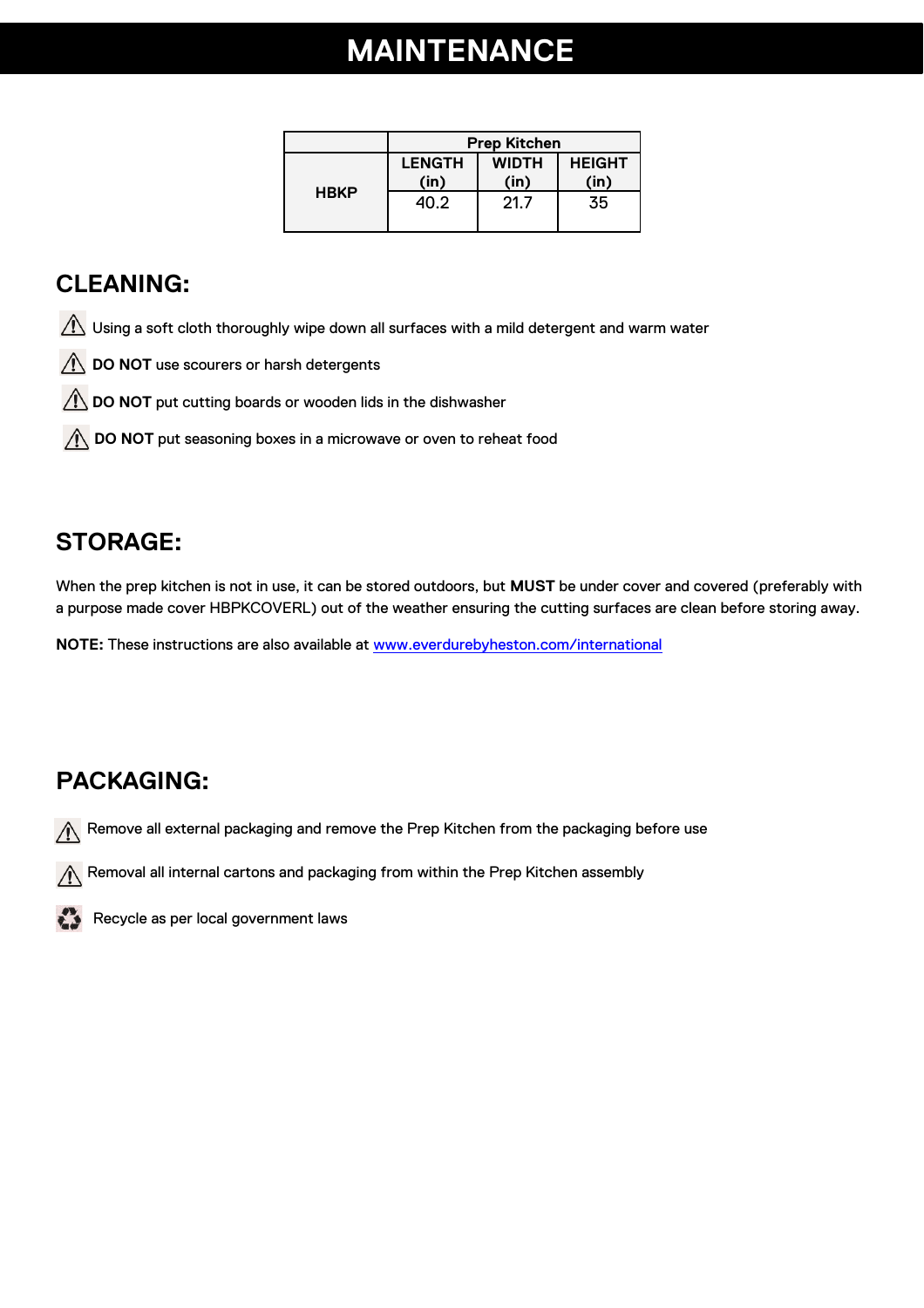### **A** NOTE: 2 people required for assembly

#### **Main Parts**

| (P1) Body $\times$ 1             | (P2) Handle $\times$ 2         | (P3) Leg $\times$ 4               | (P4) Cutting Board LU × 1pc |
|----------------------------------|--------------------------------|-----------------------------------|-----------------------------|
|                                  |                                |                                   |                             |
| (P5) Cutting Board LB $\times$ 1 | (P6) Cover $\times$ 1          | (P7) Top Panel $\times$ 1         | (P8) Lid $\times$ 2         |
|                                  | $\circ$                        |                                   |                             |
| (P9) Storage Tray $\times$ 3     | (P10) Seasoning Box $\times$ 4 | (P11) Divider $\times$ 1          | (P12) Waste Bin $\times$ 1  |
|                                  |                                | $\frac{0000}{0000}$<br>000<br>000 |                             |
| (P13)/ knife holder $\times$ 1pc |                                |                                   |                             |
|                                  |                                |                                   |                             |

#### **Hardware**

| (H1)/ Hex Bolt M8*20mm $\times$<br>4        | (H2)/ Washer $\phi$ 8mm $\times$ 4  | (H3/) Spring Washer $\phi$<br>8mm $\times$ 4     |
|---------------------------------------------|-------------------------------------|--------------------------------------------------|
|                                             |                                     |                                                  |
| (H5)/ Hex Bolt M6*12mm<br>$\times$ 16       | (H6)/ Washer $\phi$ 6mm $\times$ 16 | (H7)/ Spring Washer $\phi$<br>6mm $\times$ 16pcs |
|                                             |                                     |                                                  |
| (H8)/Self-tapping<br>screw $\times$<br>3pcs | (H9)/ Bolt M6 $\times$ 3pcs         | (H10)/ Nut M6 $\times$ 3pcs                      |
|                                             |                                     |                                                  |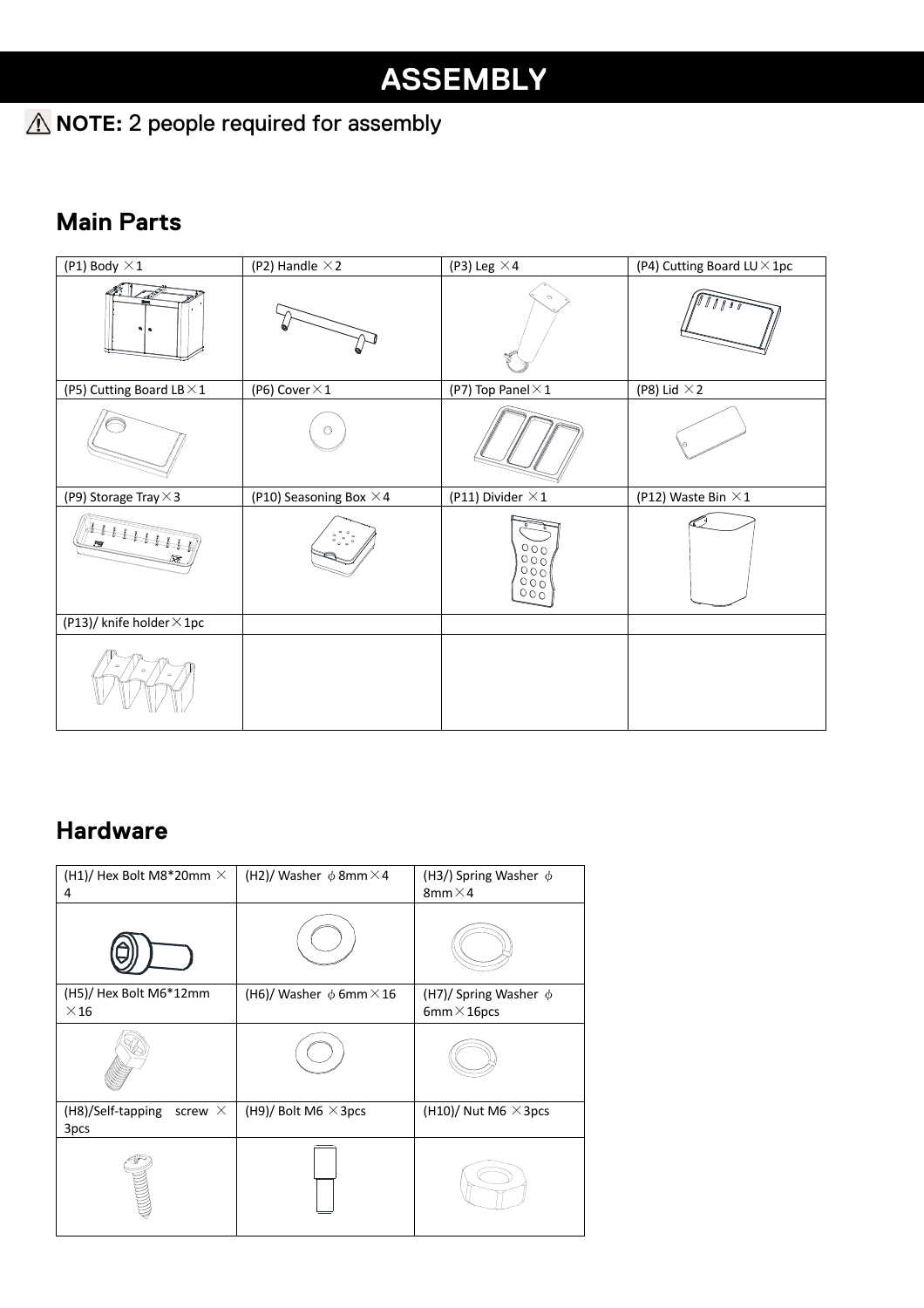/Rotate (P1) upside-down onto a clean and flat surface, ensuring the body is protected using a sheet or cardboard. Assemble (P3 x 4) to the bottom plate using (H5 x 16, H6 x 16, H7 x 16) Ensure the legs are angled outwards (see final image for reference) and rotate the body to the upright position.



#### Step 02

/Fix and fully tighten (P2 x 2) onto main body and the side door using (H1 x 4, H2 x 4, H3 x 4).

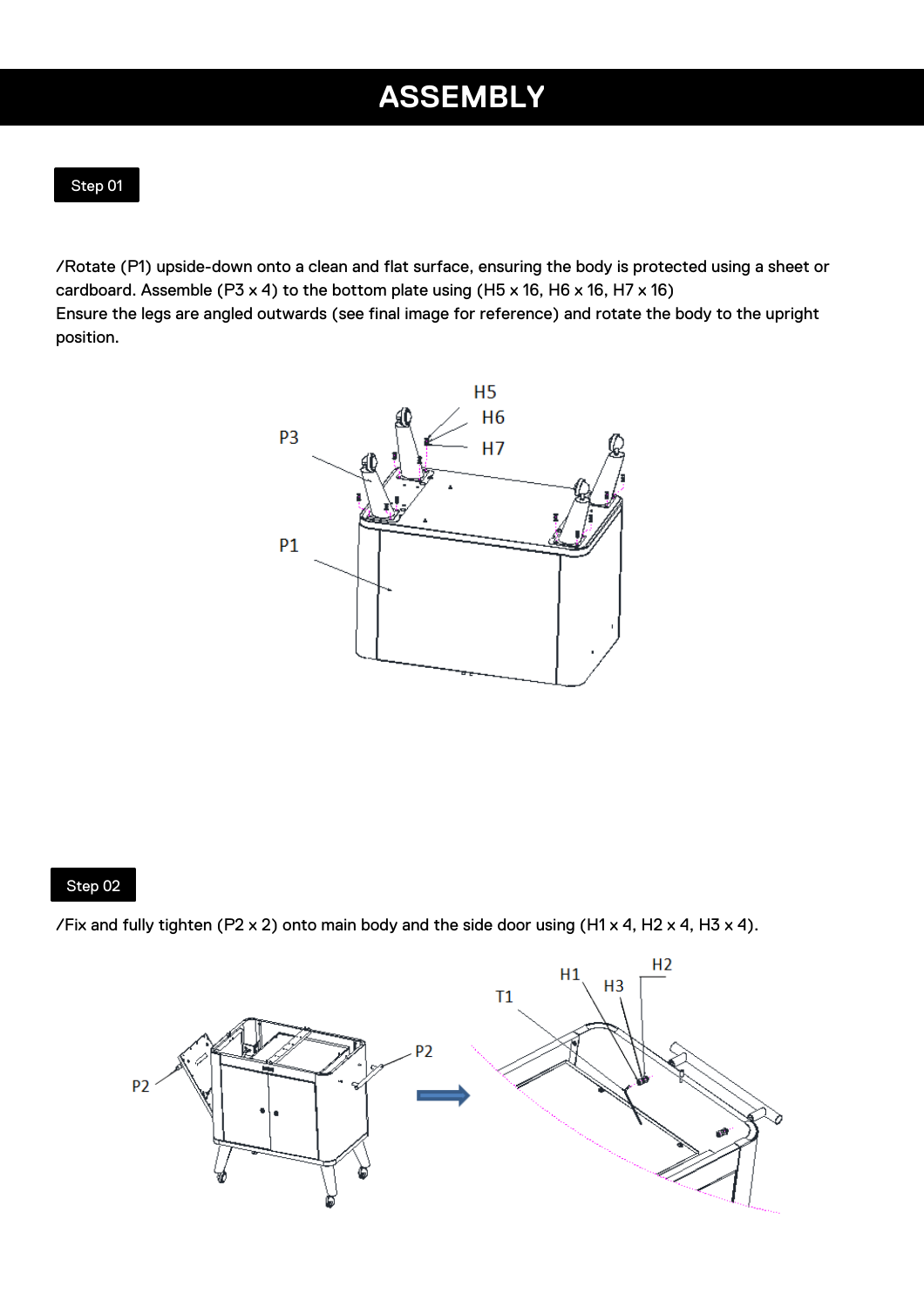#### Step 03

/Slide (P11  $\times$  1) into (P12  $\times$  1)



#### Step 04

/ Assemble (P13 x 1) to the bottom of the Cutting Board LU (P4 x 1) using (H8 x 3).

\*Note, please remove the plastic protection from all wooden boards before assembly.

There are 3 reserved small holes at the bottom of the Cutting Board LU, corresponding to the installation screws